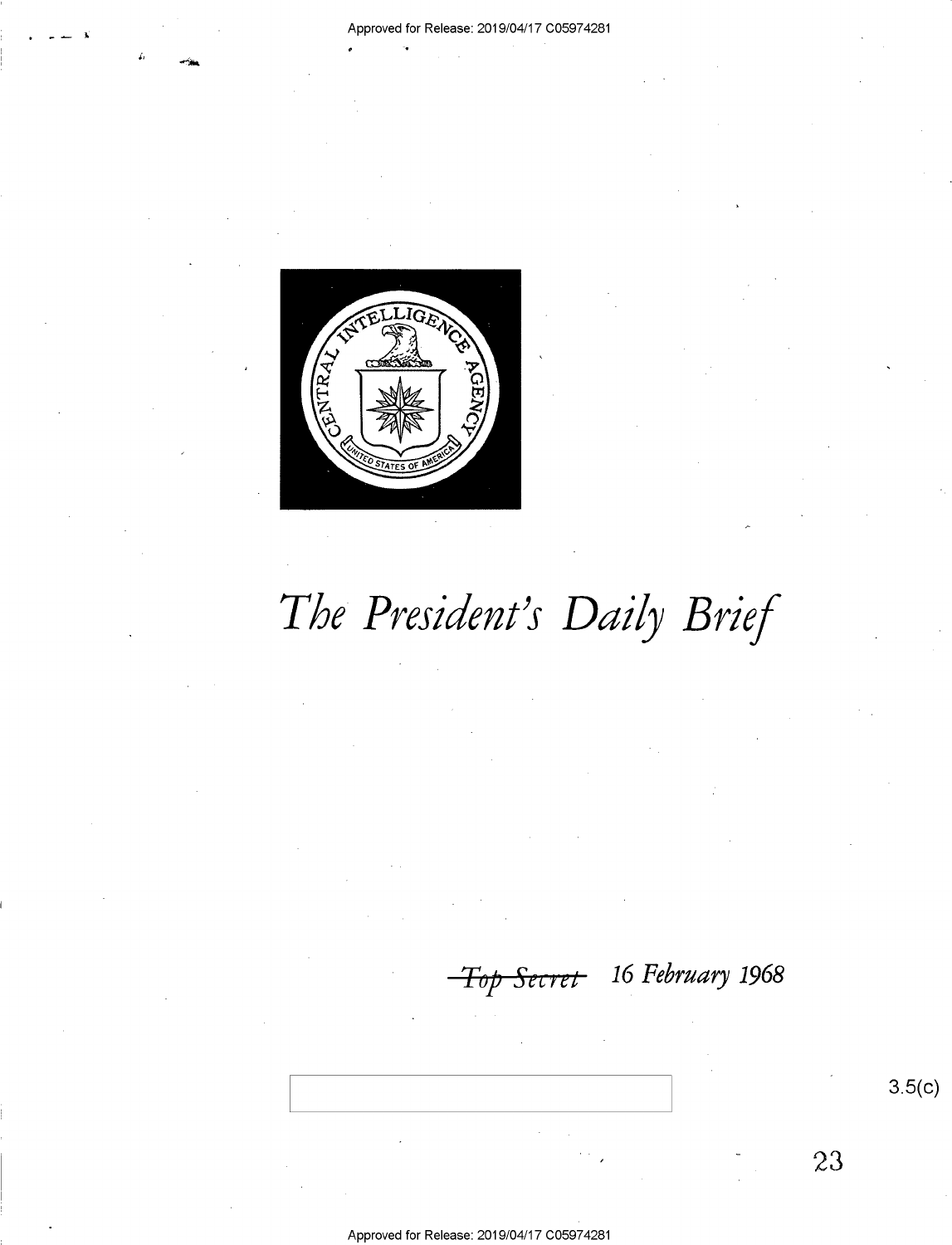## DAILY BRIEF 16 FEBRUARY 1968

### 1. South Vietnam

The military situation did not<br>e significantly overnight. Fightchange significantly overnight. ing continues in Hue and there were several sharp clashes on the outskirts of Saigon between allied sweep forces<br>and Viet Cong units. The enemy continand Viet Cong units. ues menacing movements in the Quang Tri city area suggesting that another round of attacks may be forthcoming in that sector.

On the political front in Saigon, Ky is talking of dissolving the South Vietnamese side of the joint emergency task force or of resigning as its chairman.. Actually, he probably hopes his threat will force Thieu to delegate him greater authority. He is concerned about the government's sluggish approach to current problems and feels something must be done to provide more effective leadership. But he does not want to seem to be usurping power.

Moscow moved again yesterday to intensify frictions among the Western<br>allies over the Berlin issue. In allies over the Berlin issue. nearly identical letters to the US and British ambassadors, Moscow accused Bonn of.trying to "undermine" the allied position in Berlin and of using Berlin "as a means of whipping up tension in Europe." The Soviet note to the French, however, merely noted that these letters had been sent and referred to the common Soviet-French interest in maintaining the status quo in Berlin.

2. Soviet Union

 $3.5(c)$ 

 $\mathcal{L}_{\mathcal{L}}$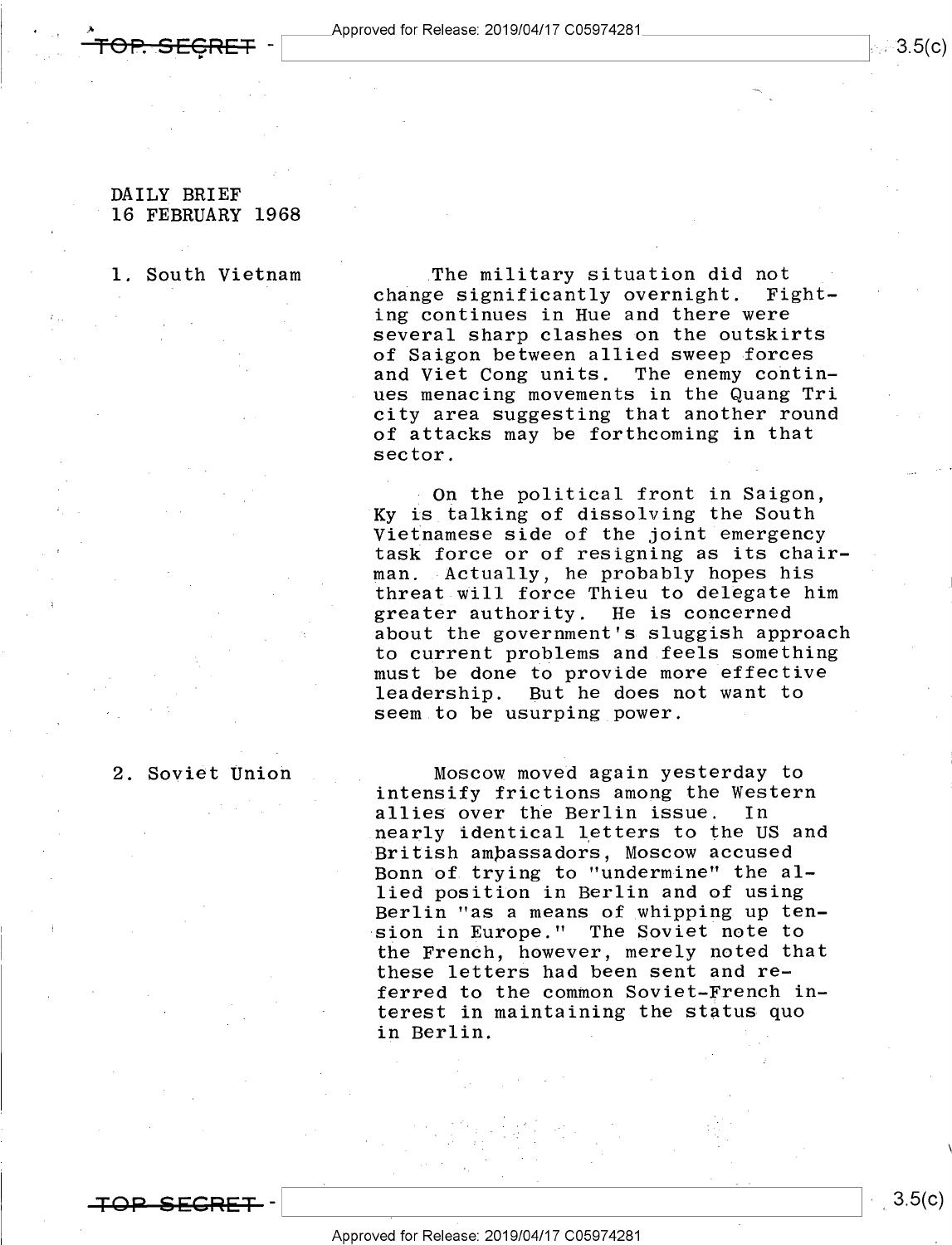3. Israel—Jordan . Yesterday's fighting along the frontier was more extensive than the incidents that have been taking placealmost daily for the past ten days. The Jordanians are jittery over the Israeli military build-up in the area<br>last week. The Israelis have taken a The Israelis have taken a very tough line in recent public statements. Still; there is no sign that the Israelis intend an early move across the Jordan river.

4. Greece-Turkey It now appears that the Greek and Turkish foreign ministers really made a positive effort to bury the hatchet during their secret meeting early this<br>""month. They agreed to work toward set They agreed to work toward settlement of some troublesome bilateral issues and even attacked the intractable Cyprus problem itself.

> Their scheme for Cyprus involves the promotion of secret talks among the concerned parties for some form of constitutional accommodation between the island's Greek and Turkish commu-<br>nities. This plan is so fraught with This plan is so fraught with pitfalls that it is hard to see how it can come to much. At least Athens and Ankara are now thinking positively, but Makarios has yet to be consulted.

5. Panama Pre-election maneuvering has<br>- reached a dangerous stage, and Ambas sador Adair warns that a direct confrontation between the opposing sides\_ could come without warning. The forces of government candidate Samudio, faced with the likelihood of defeat at the polls in May, seem determined now either to lay the basis for a fraudulent vote or to cause a breakdown in the electoral<br>system. The Arias forces are repeating The Arias forces are repeating their threat to fight any attempt to cheat them of victory.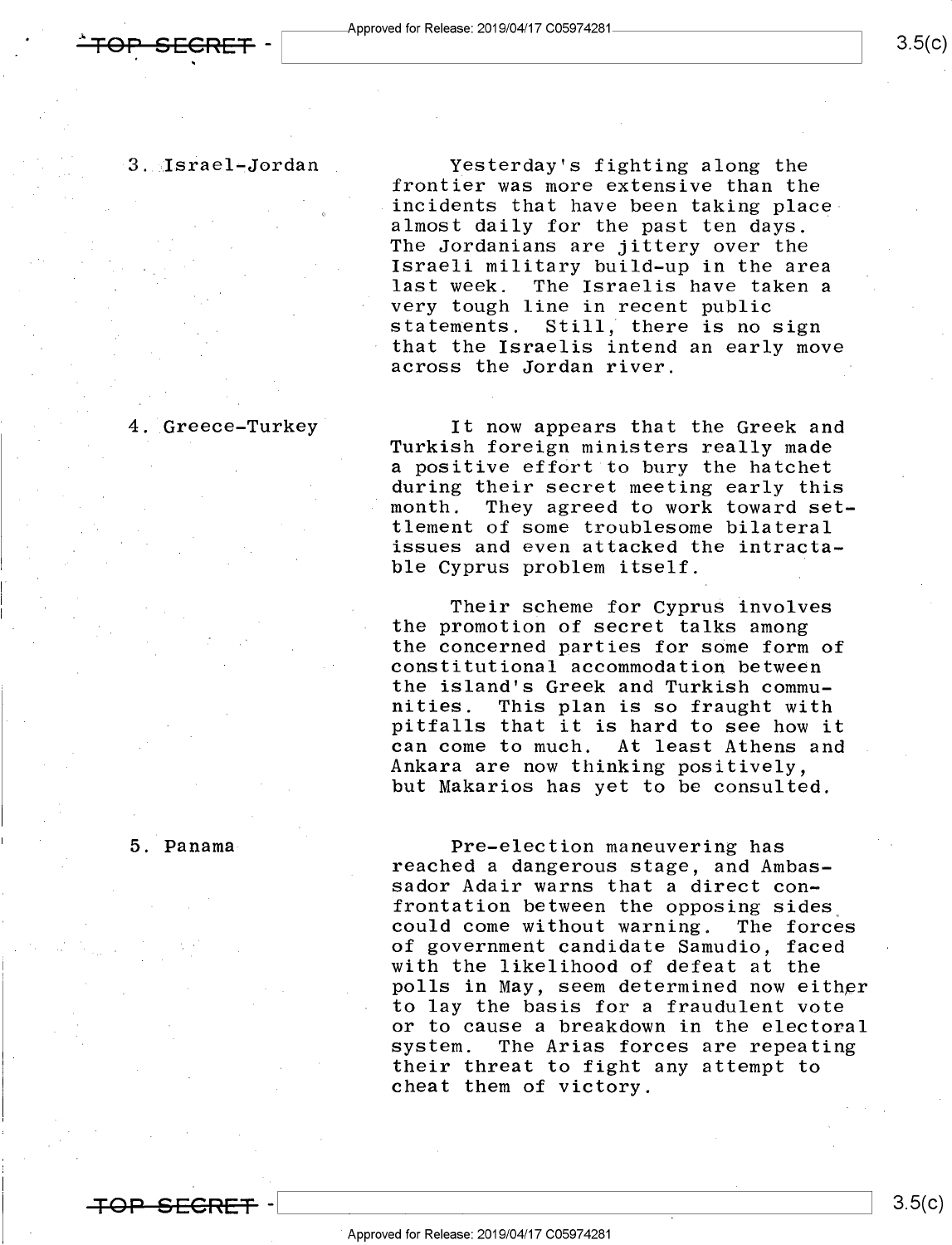Approved for Release: 2019/04/17 C05974281-

6. Dominican at this point it looks as though<br>Republic Balaguer may have successfully faced Balaguer may have successfully faced down what could easily have become a very messy situation at the University of Santo Domingo. A massive show of military force, coupled with unusual restraint by the soldiers, seems to have brought rampaging students to heel.

> The incident that set off the trouble on Wednesday came after more than a month of student unrest.  $\vert$  3.3(h)(2)

7. Brazil **The Costantian Costantifical** Costa e Silva is apparently not the man Brazilian military officers thought he would be when they put him where he is. Disenchantment is growing in the officer corps over the administration's clear ineptitude and over hints of corruption in high<br>places. This reflects badly on This reflects badly on the military as a whole, they say, and' some officers are about to launch a drive for a thorough house cleaning. Among other things, they want to fire most of the cabinet and start over fresh.

> The President himself is not threatened-¢yet, but he will have to meet the officers half way.

s.5(¢)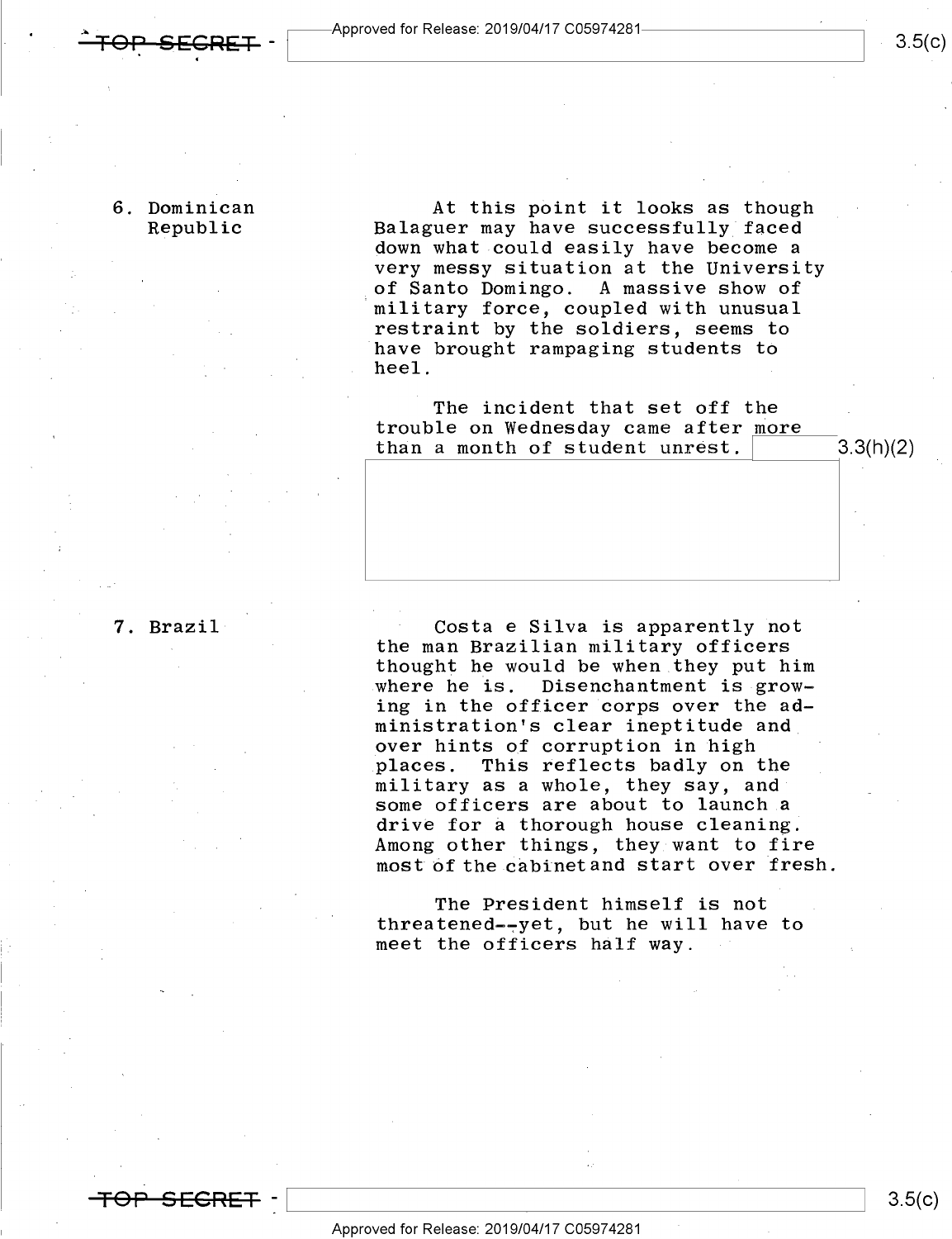$\neg$ Top Secret

Approved for Release: 2019/04/17 C05974281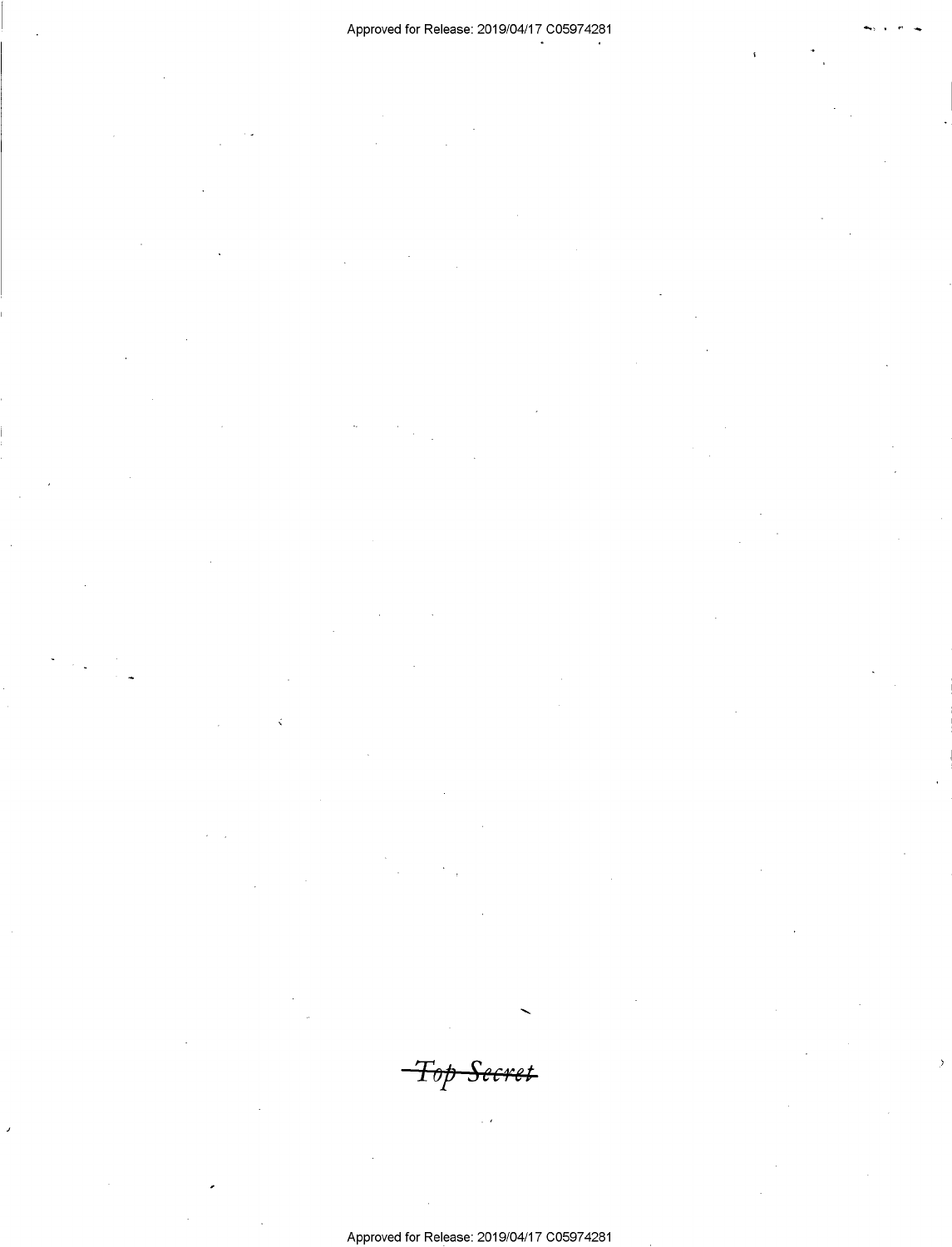Top Secret



## FOR THE PRESIDENT'S EYES ONLY

## Special Daily Report on North Vietnam

**Top Seeret**  $3.5(c)$ 16

16 February 1968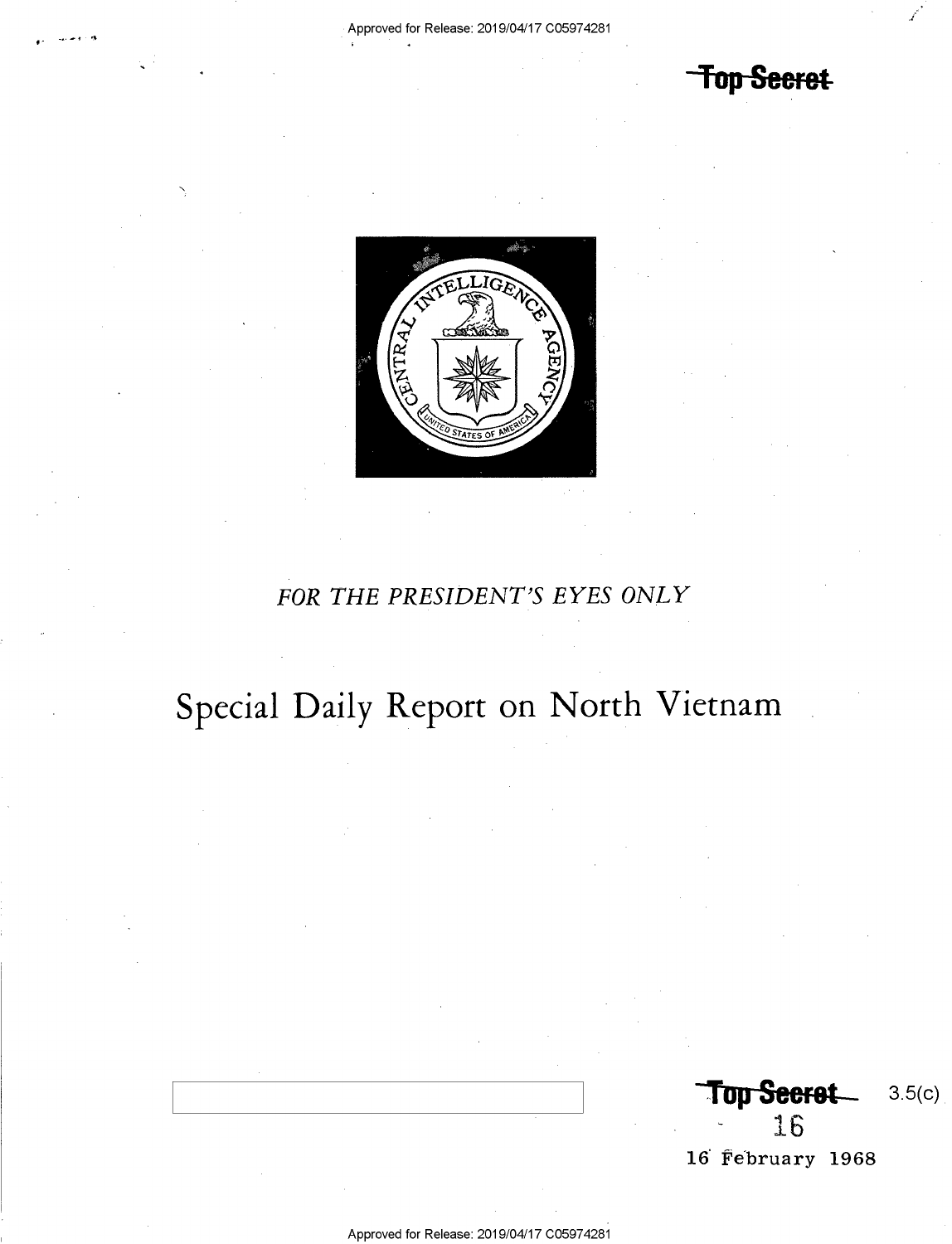$3.5(c)$ 

3.3(h)(2)

3.3(h)(2)

Special Daily Report on North Vietnam for the President's Eyes Only

### 16 February 1968

### I. NOTES ON THE SITUATION

.Hanoi on Bombing Halt: Hanoi has been in touch with a number of Western governments recently to present its case and to underscore its readiness to talk if the US stops the bombings. The Italian Foreign-Office announced on l4 February that North Vietnamese representatives had contacted Rome early this month with such a message.

**1. The Swiss Govern-** The Swiss Government announced yesterday that its ambassador in Peking was en route to Hanoi to offer his country's good\_offices for a peaceful settlement. Although press reports say this was entirely a Swiss initiative, Hanoi doubtless chose the time by giving permission for the visit.

the Tet offensive and Hanoi's statements on negotiations are all part of the same package: on the one hand, Hanoi tries to demonstrate its strength; on the other, it tries by making semantic changes of position to put the ball in the US court. He rejects the notion that the Tet offensive is a "final fling" because he cannot find the slightest evidence of a willingness to compromise. He concludes that the North Vietnamese are ready to settle down to a long war and prepared to make whatever sacrifices are necessary to do this. He also believes that, while the North Vietnamese "would be delighted" to come to <sup>a</sup>conference table with the US if the bombing is - stopped, they are not prepared to make any fundamental concessions to get there.

TOP SECRET

 $\mathcal{L}_{\mathcal{A}}$  yields the set of the set of the set of the set of the set of the set of the set of the set of the set of the set of the set of the set of the set of the set of the set of the set of the set of the set of t

 $3.5(c)$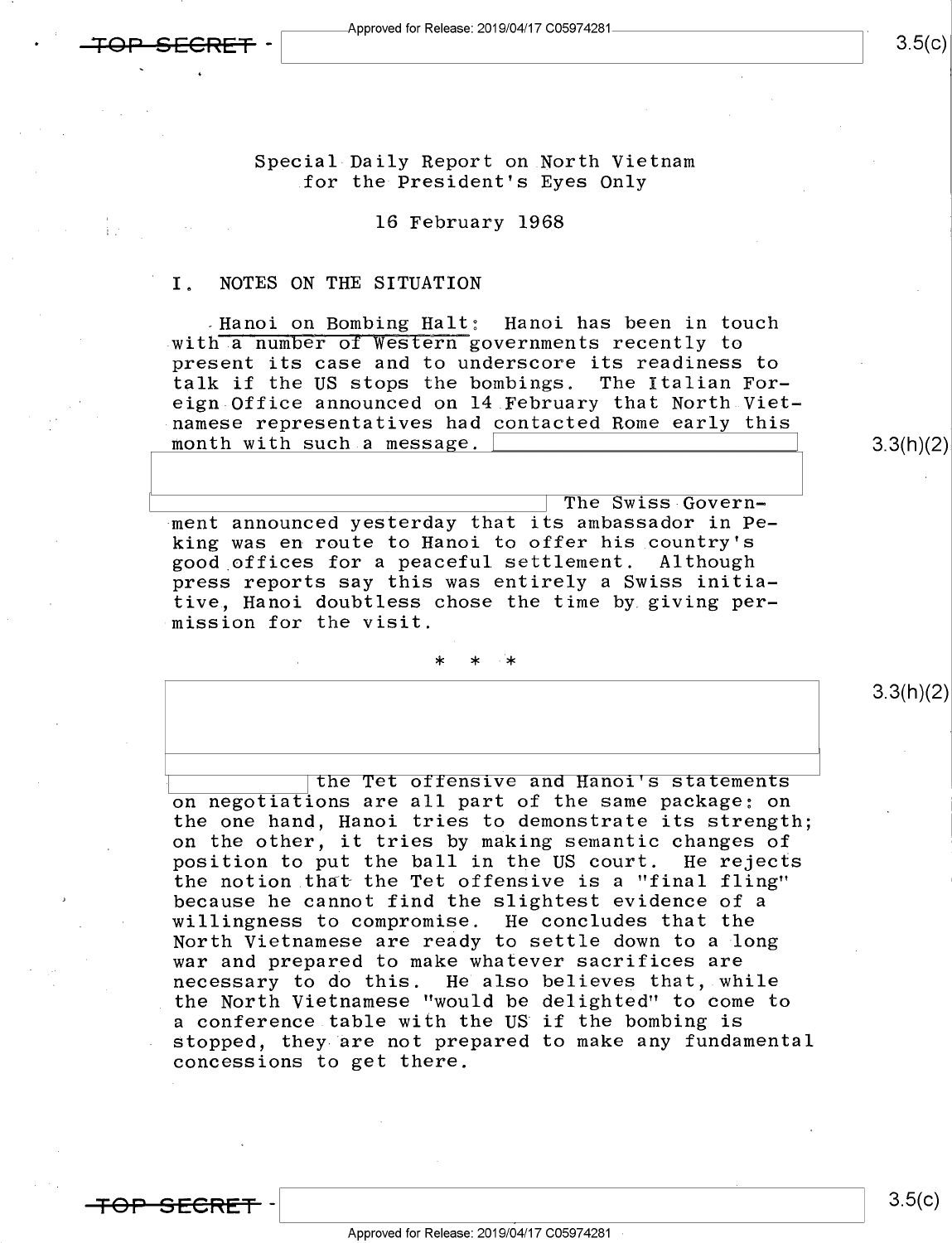French Press Report from Hanoi: French Press-Agency correspondents in Hanoi took note of North Vietnamese current tactics in a story on 14 Febru-<br>ary. If the story was not actually inspired by If the story was not actually inspired by the North Vietnamese, they probably at least approved of its contents. The story says that the Communists are trying to demonstrate simultaneously their military strength and their desire for a peaceful settlement. It claims the Communists, although "very satisfied" with the results of the offensive in the South, are stressing that it is not over yet and new attacks are likely if the US fails to stop the bombing and begin negotiations.

The story stresses the moves made by Hanoi to make its position appear more forthcoming. It concludes, however, that Hanoi does not intend to compromise on its demand for an unconditional bombing halt. If Washington insists on any form of reciprocity, even the "modified" version of President Johnson's San Antonio formula, the war will continue.

 $*$   $*$   $*$ 

U Thant's Comments on his Contacts with North<br>Vietnamese: Don Cook of the Los Angeles Times informed the US Embassy in Paris that one of his colleagues had managed to see U Thant in Paris yester-<br>day. The following were said to be the secretary The following were said to be the secretary general's impressions:

--He could see no movement in Hanoi's position;

--Hanoi nevertheless appears very interested in getting talks started on the condition that the US stops bombing;

—-U Thant thinks Hanoi would open talks within two weeks of a bombing halt;

-—His conversations in Moscow forced him tothe conclusion that there is no "give" in Russia's . position, which continues to support Hanoi 100 percent;

--He cannot agree with Prime Minister Wilson's conclusion that differences between Hanoi and Washington are "very narrow";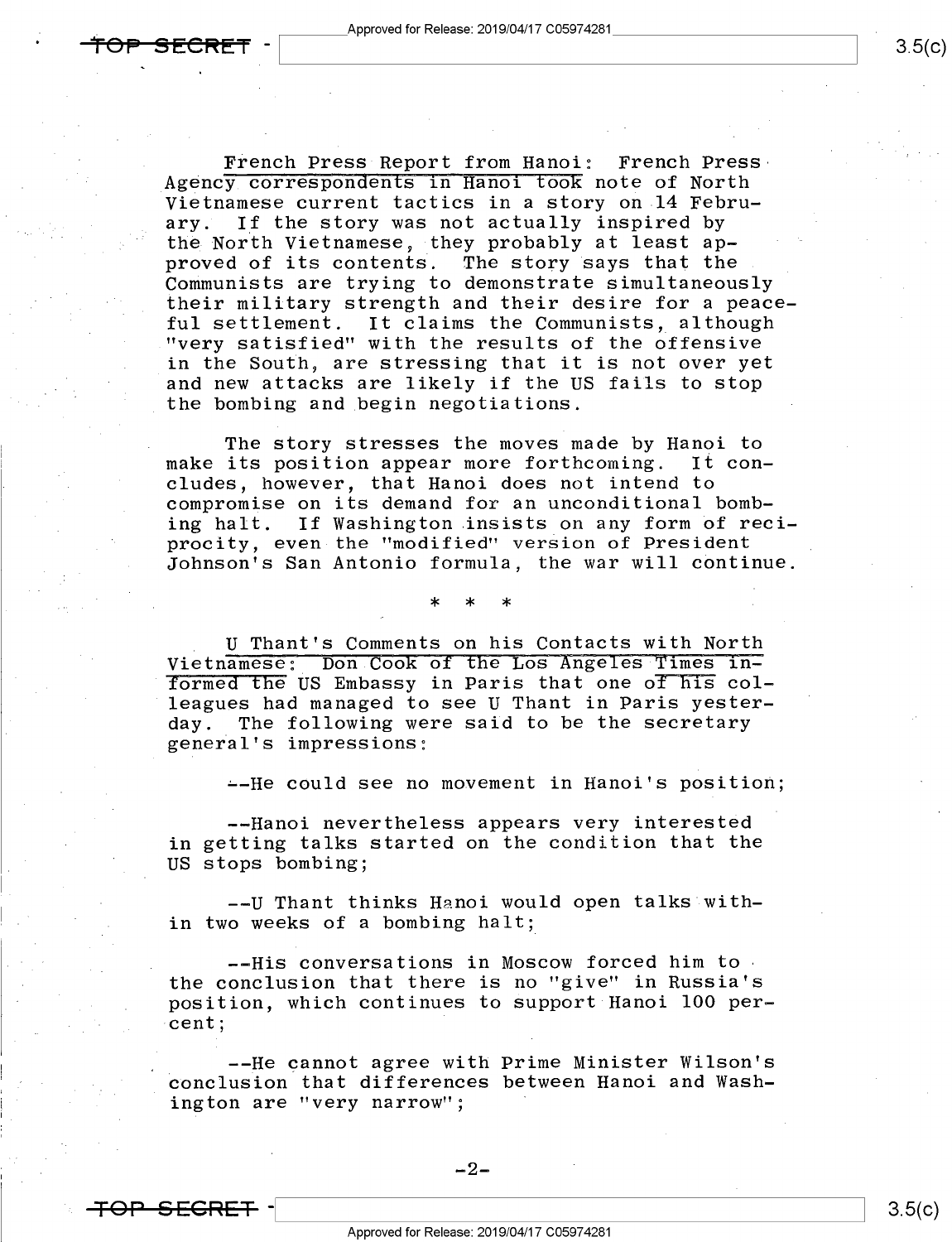$\leftarrow$ FOP—SECRET  $\cdot$  Approved for Release: 2019/04/17 C05974281  $\qquad \qquad \qquad$  3.5(c)

--He is therefore returning to New.York "not optimistic";

--A one-hour conversation with De Gaulle produced nothing of interest.

. \* .\* \*

' ' \* \* \*

Hanoi Denies US Sent Envoy: Another French Press Agency item broadcast by Paris yesterday says that an "informed North Vietnamese source" in Hanoi has "categorically denied" reports that the US sent a special envoy to North Vietnam to explore prospects for peace. The story notes that Canadian ICC Commissioner Dier had been in Hanoi recently, but that he was not acting for the US.

' Bomb Damage in Haiphong: Bomb damage in the port is limited to certain sections of the city and is less serious than has been generally assumed, according to Robert Eaton, a member of the crew of the yacht Phoenix which was in Haiphong during late<br>January. Eaton, who gave his views to a French Eaton, who gave his views to a French correspondent in Hong Kong, also claimed that much of the city was deserted and that on a tour of the port he was shown civilian areas which had been damaged. Eaton claimed bombing effects were not evident in most sections, and that life was being conducted in a normal fashion in many areas.

»Hanoi.Prepares for Intensified Air Raids: Hanoi is making more extensive civil defense preparations in anticipation.of retaliatory air raids for the Communist offensive in the South,

 $\star$   $\star$   $\star$   $\star$ 

3.3(h)(2)

 $3.3(h)(2)$ 

bonstruction of bunkers and air raid shelters is continuing at a furious pace and . speculates that, judging from the exterior, most

<del>"OP SFCRFT</del> -

 $\begin{bmatrix} 3.5(E) \end{bmatrix}$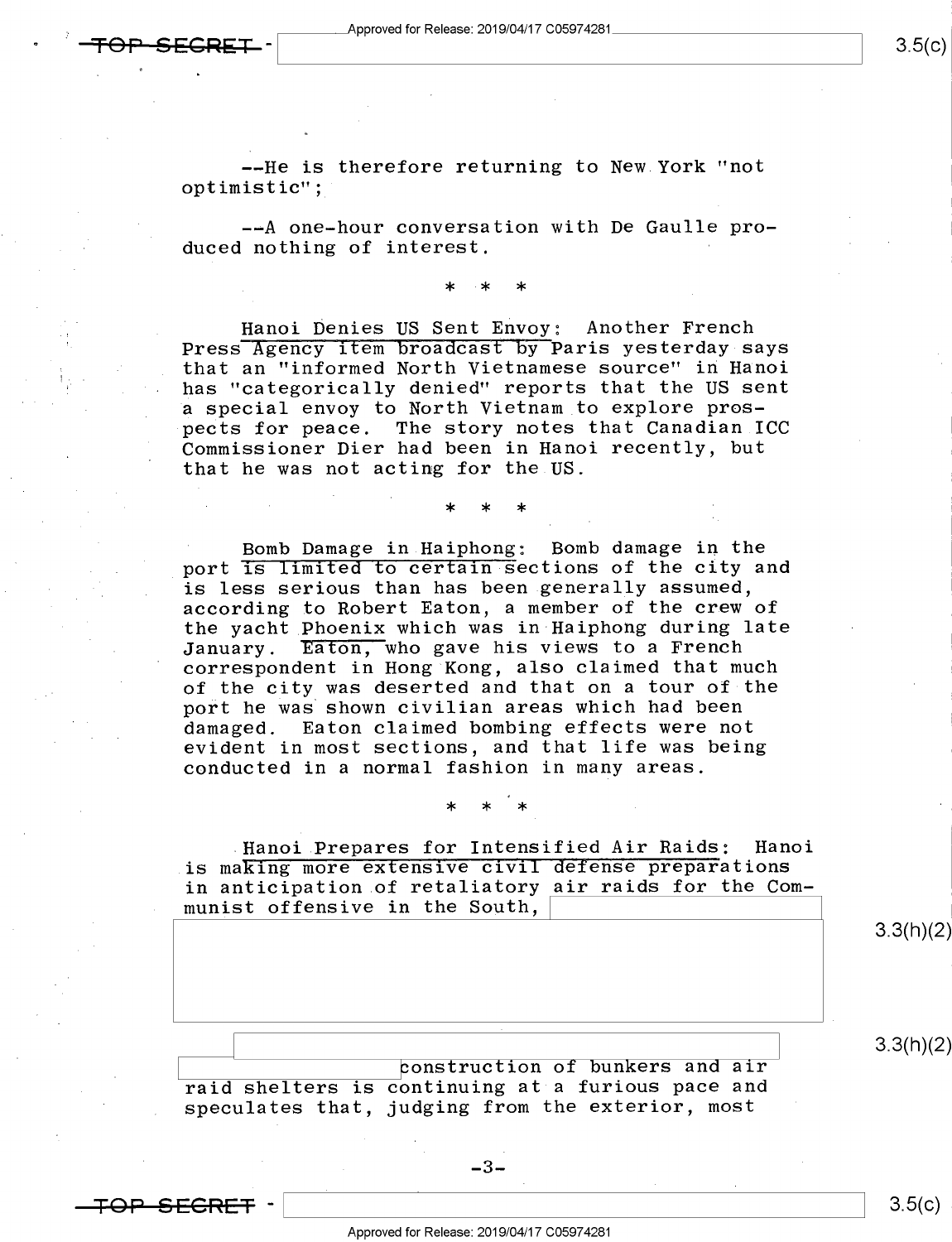if not all of the government ministries in downtown Hanoi will soon be able to operate around the clock<br>with skeleton staffs deep underground. Public air  $\nu$  with skeleton staffs deep underground. raid shelters are also being enlarged, The man and S.3(h)(2)

and are being equipped with  $im$ proved ventilation systems.

.Most diplomats in the capital are said to discount the possibility of an all-out US air raid, \* the exceptions being the Chinese and North-Koreans, who are ostentatiously enlarging and deepening their air raid shelters.

- and the set of  $\mathbb{X}$  and  $\mathbb{X}$  and  $\mathbb{X}$ 

Trade Mission in Singapore: \ \ 31NhX2) \ the North Vietnamese ' trade mission has limited its activities to bona fide trade matters and has gone about its business<br>in low key. The mission has had direct talks with The mission has had direct talks with the Singapore government, but made no inquiries concerning establishment of a permanent trade mission in Singapore. It is not clear how much longer the mission intends to stay, but the government hopes it will leave soon.

>l< \* \*

 $-4-$ 



 $3.5(c)$ 

3.3(h)(2)

 $3.5(c)$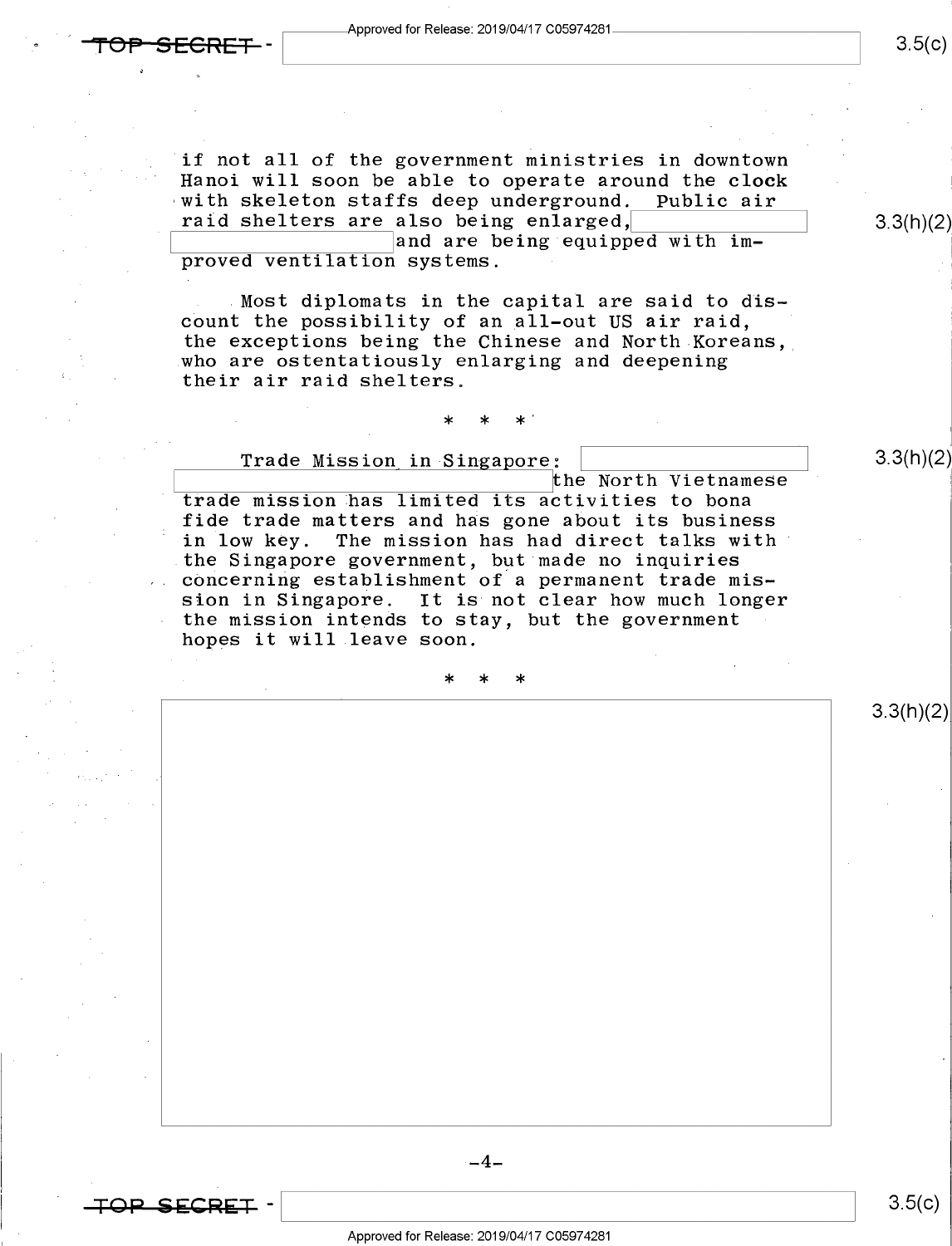pproved for Release: 2019/04/17 C05974281

 $3.5(c)$ 

 $3.3(h)(2)$ 

 $\star$   $\star$   $\star$   $\star$ 

II. NORTH VIETNAMESE REFLECTIONS OF US POLITICAL ATTITUDES ON THE WAR

Sterday's English lan-<br>guage broadcast by radio Hanoi contained a section devoted to quotes from recent statements on Viet nam by several members of the US Congress.

Senator Robert-Kennedy's speech of 8 February came in for some more attention. He was quoted as saying that the Vietnam war could lead the US to national tragedy. Senator Mike Mansfield is quoted as saying last Sunday that the recent Viet Cong offensive had demonstrated that the Saigon political structure is no stronger today than it was three years ago. "Indeed," Mansfield is quoted, "its very survival appears more dependent on US military power than at any time in the past."

Senator Thruston Morton is quoted by Hanoi as saying that the tragedy of the US commitment in Vietnam is that most of the people of South Viet-<br>nam couldn't care less. Morton, Hanoi claimed, "again accused the Johnson administration of hoodwinking the American people about the war." Representative Margaret Heckler of Massachusetts is ' said by Hanoi to have accused General Westmoreland of "deluding" members of Congress.



a

 $3.5(c)$